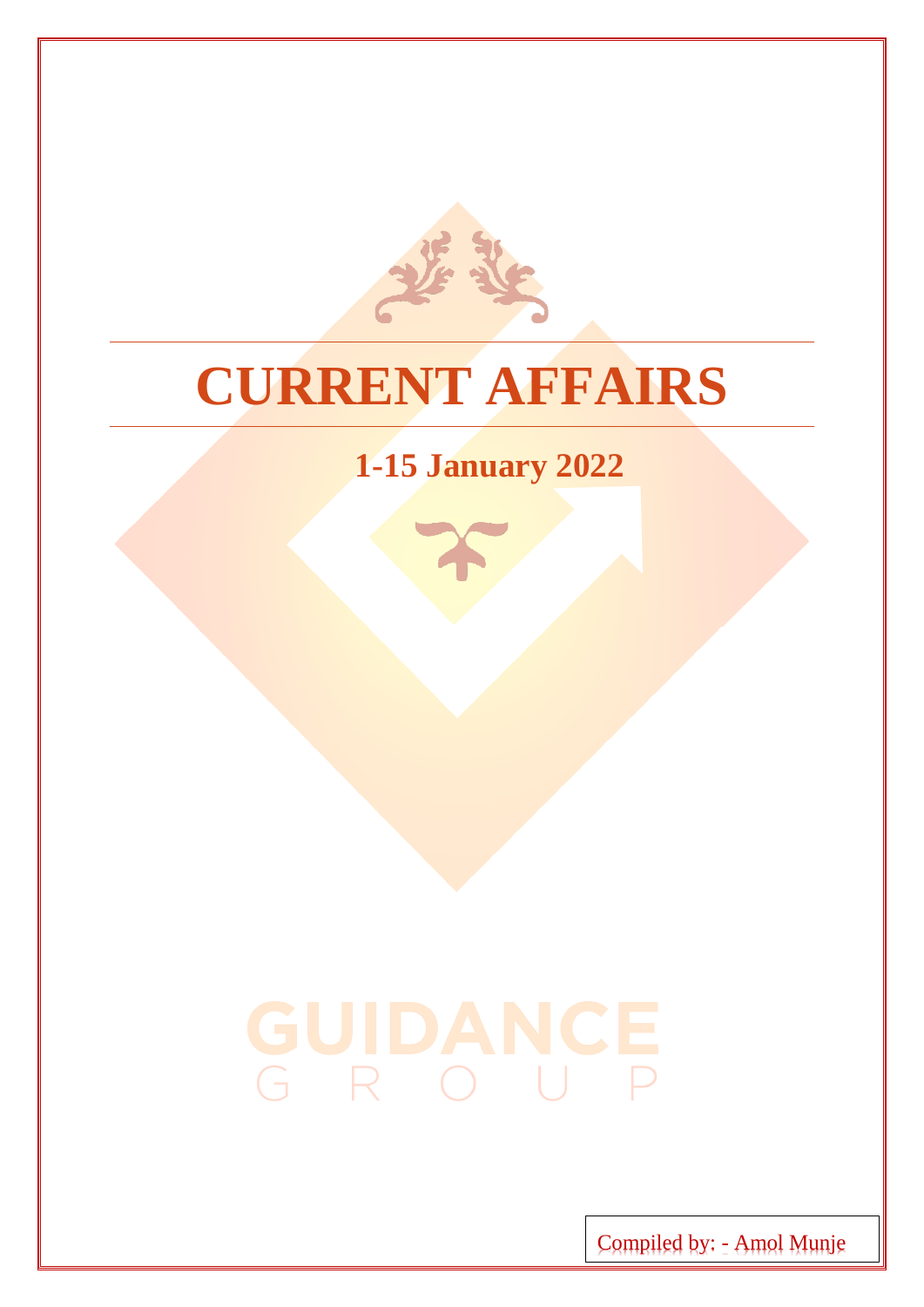#### TABLE OF CONTENTS

<span id="page-1-0"></span>

| 'Kerala Arts and Crafts Village Organization' won 'International Craft Award 2021 6            |  |
|------------------------------------------------------------------------------------------------|--|
|                                                                                                |  |
|                                                                                                |  |
|                                                                                                |  |
|                                                                                                |  |
|                                                                                                |  |
|                                                                                                |  |
|                                                                                                |  |
|                                                                                                |  |
|                                                                                                |  |
|                                                                                                |  |
| 'Jijau to Savitri-Sanman Maharashtra's Lekincha' campaign in all schools in the state from 3rd |  |
|                                                                                                |  |
|                                                                                                |  |
|                                                                                                |  |
| DRDO successfully test-fires sea-to-sea variant of BrahMos supersonic cruise missile 11        |  |
| Exercise Milan 2022: India to host 46 nations mega naval wargames  12                          |  |
|                                                                                                |  |
|                                                                                                |  |
|                                                                                                |  |
|                                                                                                |  |
|                                                                                                |  |
|                                                                                                |  |
|                                                                                                |  |
|                                                                                                |  |
|                                                                                                |  |
| About the Award 16                                                                             |  |
|                                                                                                |  |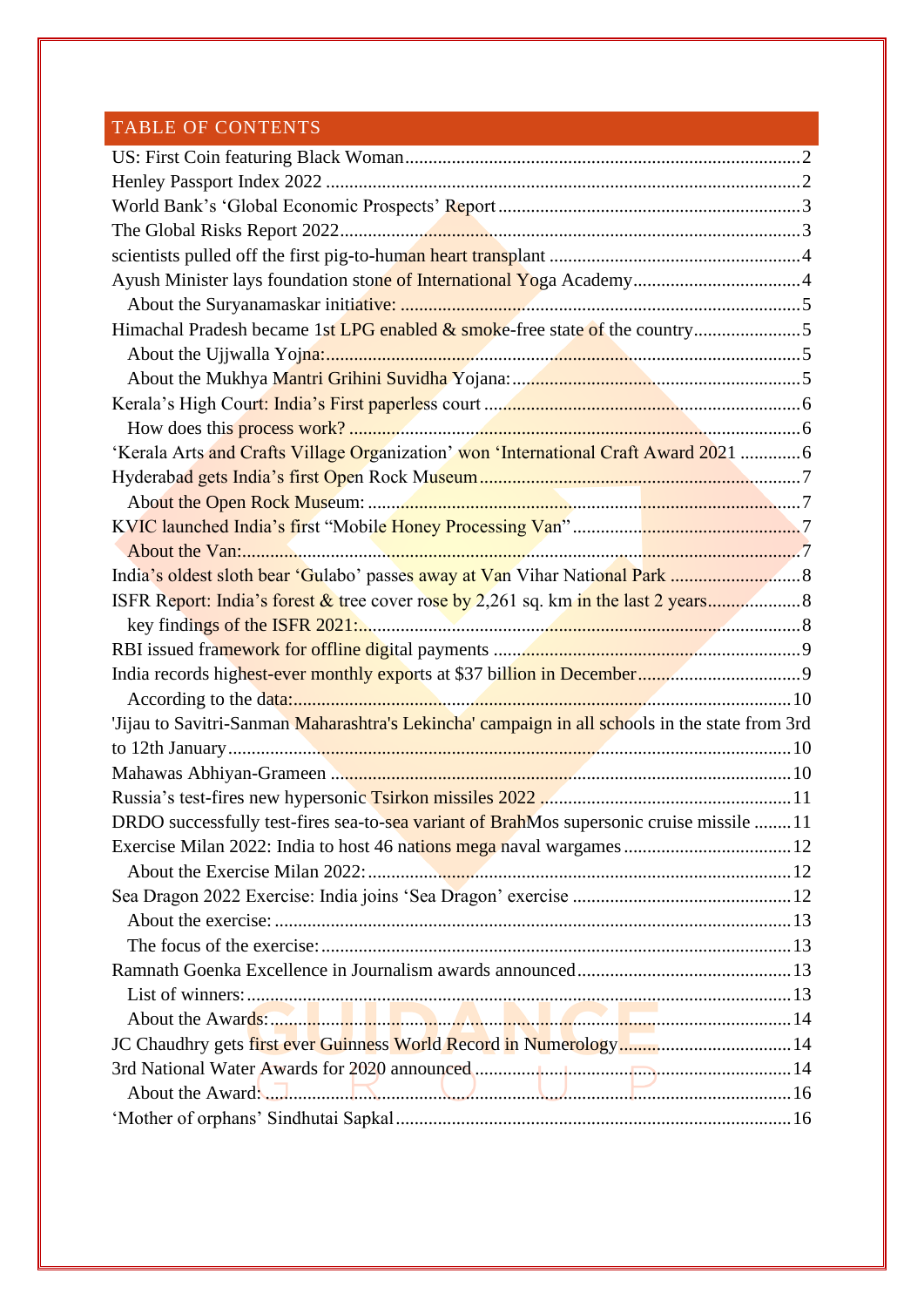#### US: FIRST COIN FEATURING BLACK WOMAN

- o Maya Angelou becomes the first black woman to appear on the US coin. The coin was rolled out by US Mint as a part of the American Women Quarters Programme.
- o Angelou, author of "I Know Why the Caged Bird Sings," will also be the first figure commemorated through the American Women Quarters Program, which was signed into law in January 2021.
- o The US Mint "has begun shipping the first coins" with Angelou's likeness on the American quarter, a 25-cent piece, according to a press release from the agency.
- o Each 2022 quarter is designed to reflect the breadth and depth of accomplishments being celebrated throughout this historic coin program. Maya Angelou, featured on the reverse of this first coin in the series, used words to inspire and uplift.

#### <span id="page-2-0"></span>HENLEY PASSPORT INDEX 2022

- o Henley Passport Index 2022 was recently released. The latest edition shows record-breaking levels of travel freedom for the top-ranking countries, Japan and Singapore.
- o As per the Index, in the first quarter of 2022, India has improved its passport power. India has climbed seven places up and has been ranked at 83rd position. In 2021, it was ranked at 90th position.
- o Now, India has access to 60 countries without a prior visa. In 2021, the visa-free scope was valid for just 58 countries. Oman and Armenia have been recently added to the list of the prior visa requirement.
- o Japan and Singapore have been ranked 1st, with passport holders having the accessibility of 192 destinations visa-free.
- o Germany and South Korea have been placed at 2nd position, with passport holders able to access 190 destinations visa-free.
- o Finland, Italy, Spain, and Luxembourg shared 3rd place with a score of 189.
- o Austria, Denmark, Sweden, France, and the Netherlands are in 4th place, with a visa-free score of 188.
- o Passports of the US and UK regained their previous strength and are now placed at 6th place with a visa-free or visa-on-arrival score of 186. In 2020, they had slipped to 8th place, the lowest in the 17-year history of the index.
- o North Korea has been ranked at the 104th spot with access to 39 destinations.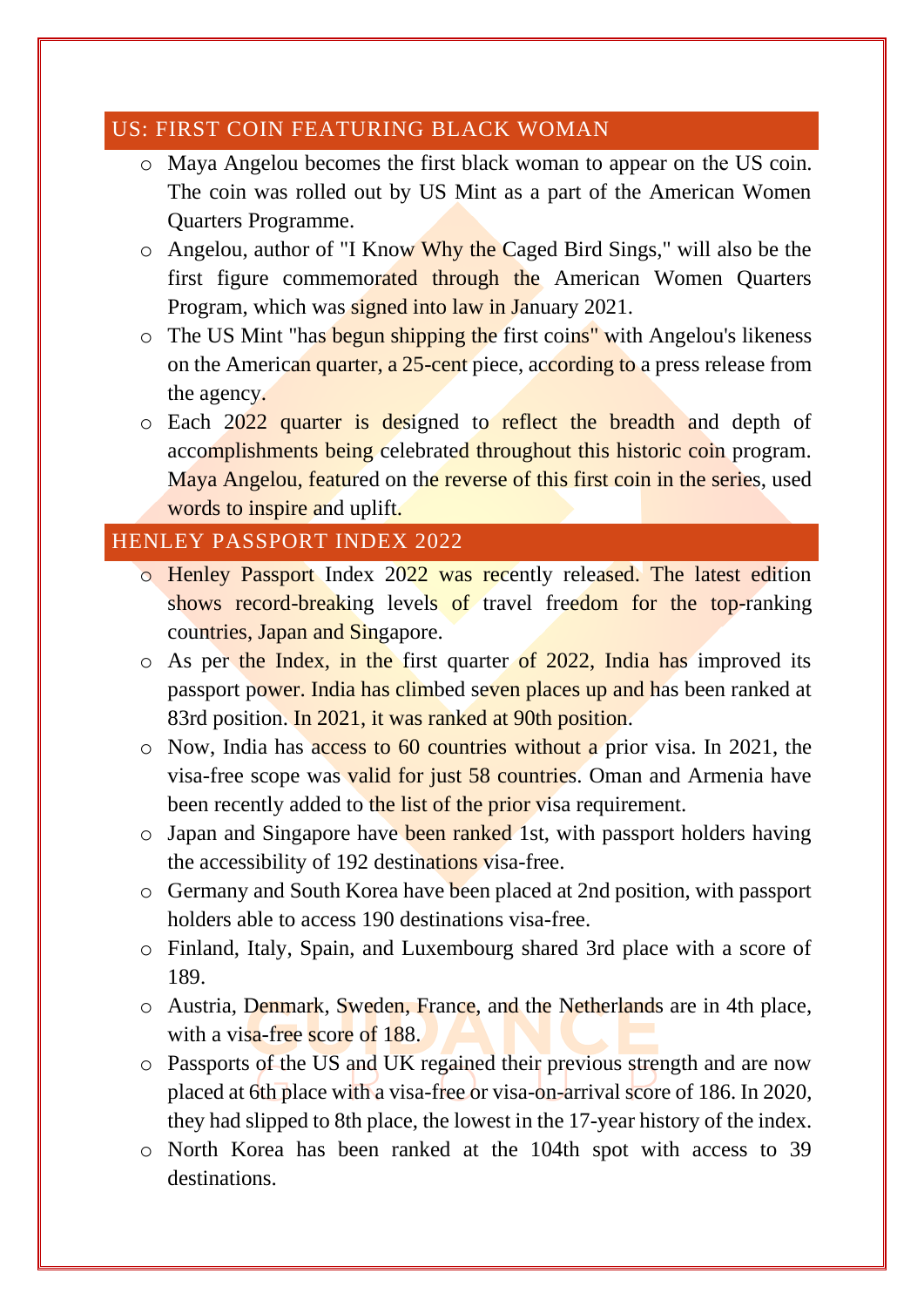- o Nepal and Palestinian territories are at the 105th spot, with a score of 37.
- o Pakistan has been ranked at 108th position with a score of 31.
- o Afghanistan with access to just 26 countries, emerged as the worst performer.

#### <span id="page-3-0"></span>WORLD BANK'S 'GLOBAL ECONOMIC PROSPECTS' REPORT

- o The world bank's Global Economic Prospects Report was released on January 11, 2022.
- o The World Bank's latest report, Global Economic Prospects, says after a strong rebound in 2021, says the global economy will face a slowdown as the threat of new Covid variants, rising inflation, global debt, and income inequality will pose hurdles in recovery.
- o The new emerging Covid-19 variants and a rise in inflation, debt, and income inequality will cause a drop in overall global GDP from 5.5 percent in 2021 to 4.1 percent in 2022.
- o The World Bank on Tuesday retained its forecast for India's GDP growth for FY22 at 8.3 percent, according to its global economic prospectus report. Further, the Washington-based agency has upgraded its forecast for FY23 and FY24 at 8.7 percent and 6.8 percent respectively.
- o The World Bank's projections come after India's government advance estimates projected India's GDP to grow at 9.2 percent in the current financial year ending March 2022.
- $\circ$  The slowdown in the second half of 2021 was already larger than the bank had expected in its June forecast due to the spread of the Omicron and Delta Covid variants. It expects a "pronounced slowdown" this year, and predicts global growth will decelerate further in 2023, to 3.2%.

#### <span id="page-3-1"></span>THE GLOBAL RISKS REPORT 2022

- o The World Economic Forum recently released the Global Risks Report 2022. Cybersecurity, pandemic, climate change, and space advancements are emerging risks to the global economy.
- o Widespread youth disillusionment and digital inequality are among the top five risks for India, according to a report. The Global Risks Report 2022 released by the World Economic Forum (WEF) on Tuesday stated that apart from the aforementioned the other three risks are fracture of interstate relations, debt crisis, and failure of technology governance.
- o Failure of technology governance could stem from globally accepted frameworks, institutions, or regulations for the use of critical digital networks and technology.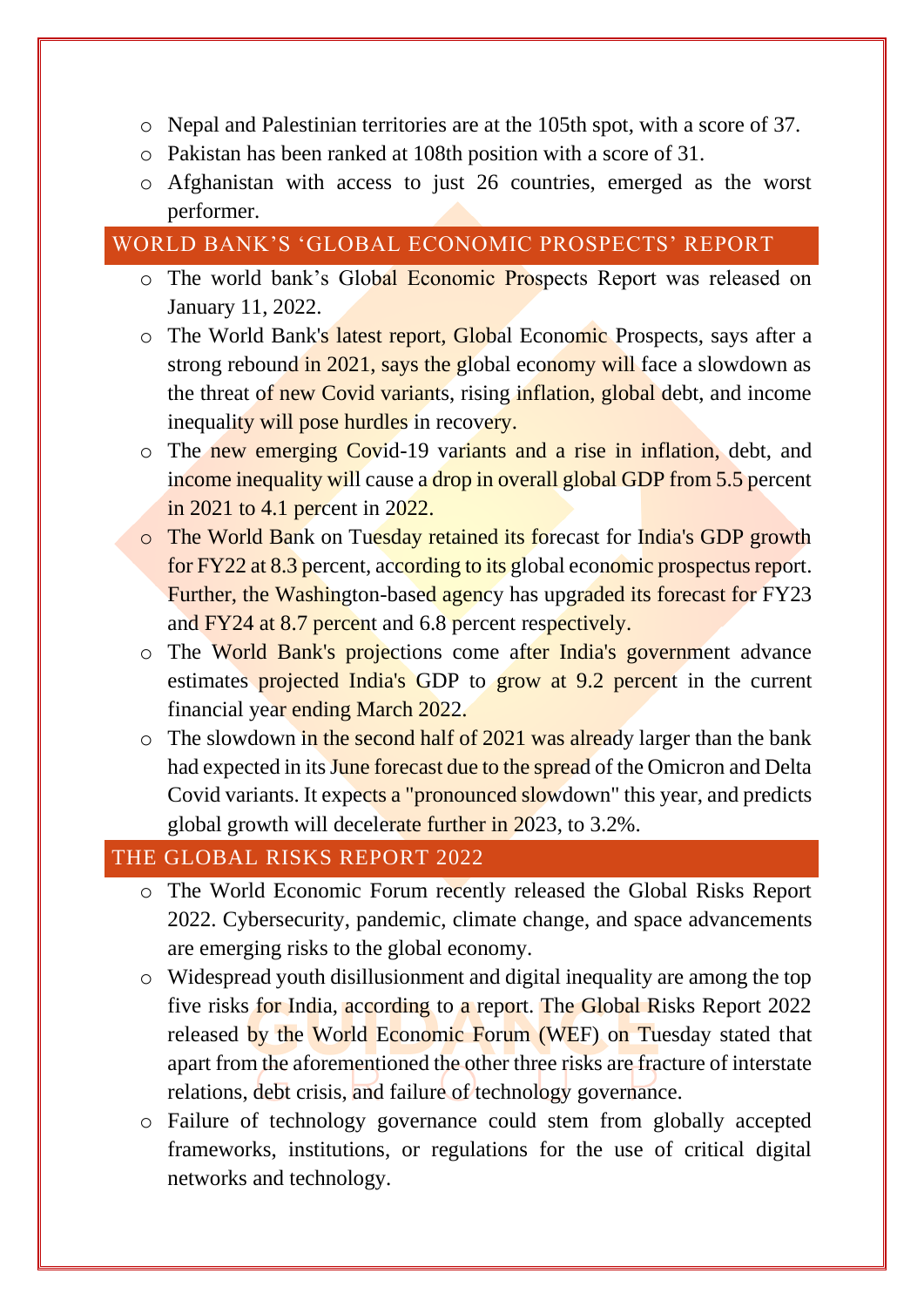- o The survey, part of the report, looked into five risks that could pose a critical threat to a country in the next two years. The WEF's Executive Opinion Survey (EOS) was conducted between May and September 2021 and involved 12,000 leaders who were asked to pick from a list of 35 risks in no particular order.
- o According to the WEF's Global Risks Report, 2022 released ahead of the Davos Agenda, a "global risk is the possibility of the occurrence of an event or condition that, if it occurs, could cause a significant negative impact for several countries or industries".
- $\circ$  It stated that climate change was the number one danger, while the erosion of social cohesion, livelihood crises, and mental health deterioration was identified as risks that had increased the most since the start of the Covid-19 pandemic.

#### <span id="page-4-0"></span>SCIENTISTS PULLED OFF THE FIRST PIG-TO-HUMAN HEART TRANSPLANT

- o A US man has become the first person in the world to get a heart transplant from a genetically-modified pig.
- $\circ$  The patient is doing well three days after this highly experimental surgery.
- o This marks a significant step in the decades-long debate on using animal organs for life-saving transplants. However, it is too soon to know, if the operation will work.
- o As per Doctors at the University of Maryland Medical Center, transplant highlighted that heart from a genetically modified animal can function in the human body, without immediate rejection.
- $\circ$  The patient was David Bennett aged 57. He knew there was no guarantee of whether the experiment would work. But he was ready for the operation because he was dying and was ineligible for a human heart transplant.

#### <span id="page-4-1"></span>AYUSH MINISTER LAYS FOUNDATION STONE OF INTERNATIONAL YOGA ACADEMY

- o Union Ayush Minister, Sarbananda Sonowal has laid the foundation stone of the Heartfulness International Yoga Academy in Hyderabad, Telangana.
- o He also launched 75 crores suryanamaskar initiative as part of the Azadi ka Amrit Mahotsav". The academy tries to reach all levels of society through training programmes and these will be overseen by an international team.
- o This the academy has therapeutic Yoga rooms for consultation, one to one training spaces or small group classes; pre-natal Yoga rooms; a lecture hall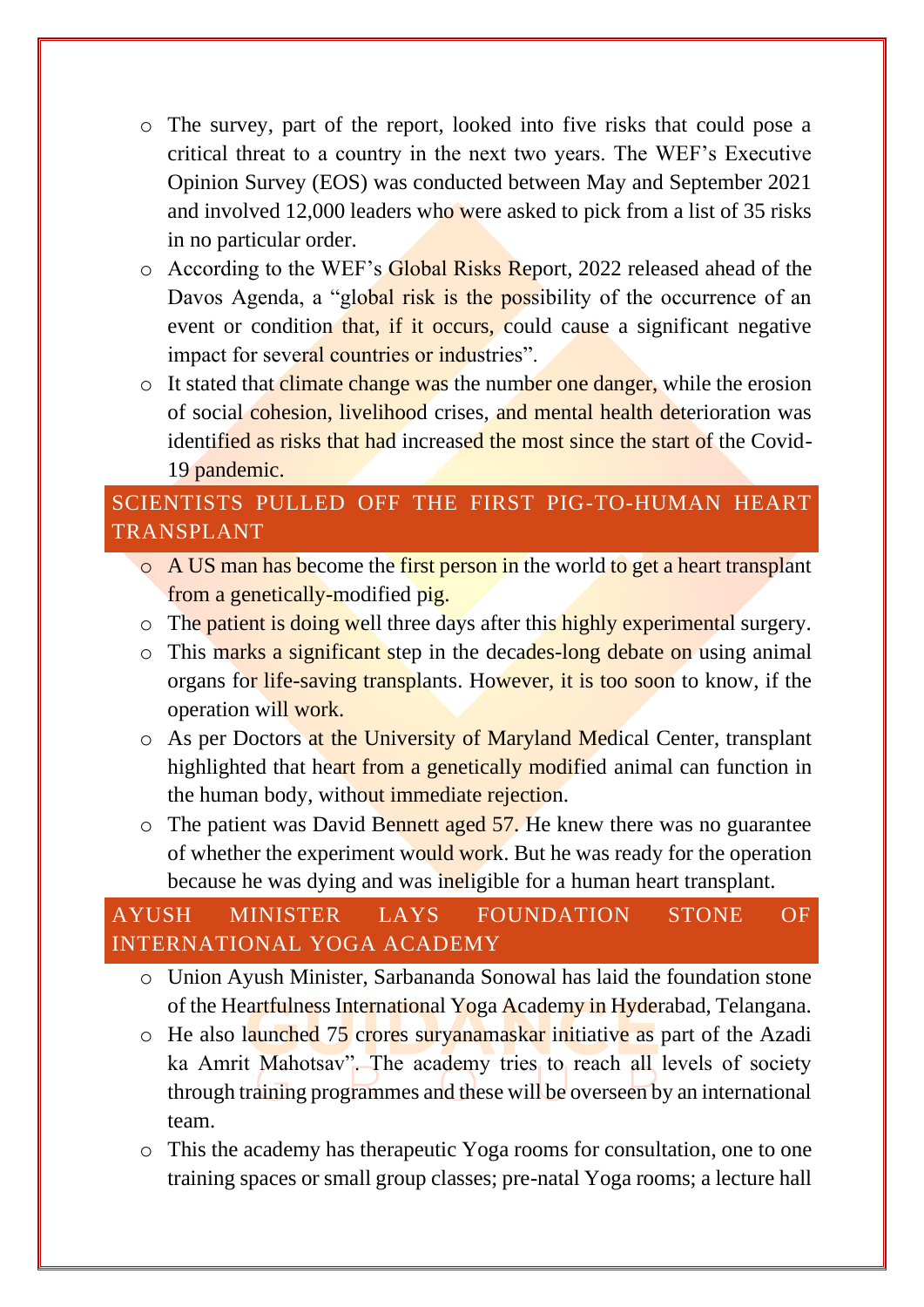with 200 sitting capacity; a full-fledged recording studio with editing suites for pre-recorded wellness programs; a recording Yoga Hall fully equipped for Live online Yoga Classes; a Yoga library with books from every Yoga Institutions and access to Yoga research articles.

#### <span id="page-5-0"></span>ABOUT THE SURYANAMASKAR INITIATIVE:

- o The 75 crore Suryanamaskar project is a tribute to 75 years of India's independence. Surya Namaskar's practice of sun salutation' literally means the sun salutation and the project will continue until February 20.
- o The programme is supported by some central ministries and is led by five international organizations – Patanjali Yogpeeth, Heartfulness Institute, NYSF-National Yogasana Sports Federation, Geeta Parivar, and Kreeda Bharati.
- o The 75 crores Suryanamaskar challenge aims to create the largest congregational Surya Namaskar event with each participant receiving a certificate upon completion of the 21-day Suryanamaskar challenge.

#### <span id="page-5-1"></span>HIMACHAL PRADESH BECAME 1ST LPG ENABLED & SMOKE-FREE STATE OF THE COUNTRY

Himachal Pradesh became the first LPG enables, also, smoke-free state. This milestone was achieved due to the Ujjwala Scheme and Grahini Suvidha Yojana by Centre. The Ujjwala scheme was introduced by the government to get rid of the smoke. The Grahini Suvidha Scheme was introduced to assist the women of rural areas.

Ujjwalla Yojna was started by the Centre government with the view to free the women of the country from indoor pollution. Along with this, the Himachal government also started the Grihini Suvidha Yojana to benefit as many women as possible, under the scheme.

#### <span id="page-5-2"></span>ABOUT THE UJJWALLA YOJNA:

Under the Ujjwala yojana with an expenditure of Rs. 21.81 crore 1.36 lakh free domestic connections were given in Himachal, while under the Grihini Suvidha Yojana of the Himachal government, 3.23 lakh housewives were provided free gas cylinders at a cost of Rs. 120 crores.

#### <span id="page-5-3"></span>ABOUT THE MUKHYA MANTRI GRIHINI SUVIDHA YOJANA:

Mukhya Mantri Grihini Suvidha Yojana was launched on 26th May 2018. With the concerted efforts of the Centre and State government, the women of the state have become free from indoor pollution. Besides this, in order to conserve the environment, free LPG connection is given to families with no gas connection.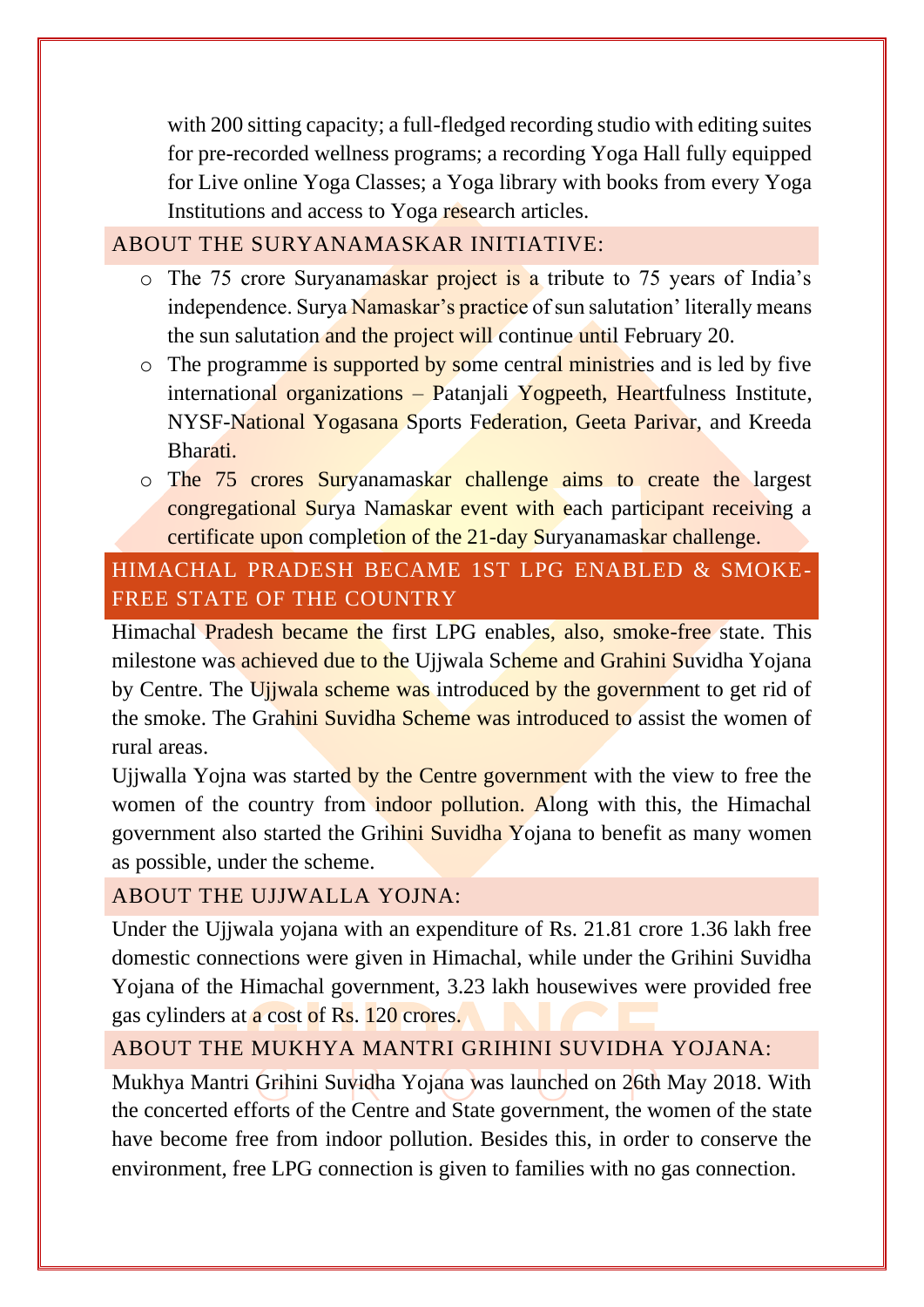#### <span id="page-6-0"></span>KERALA'S HIGH COURT: INDIA'S FIRST PAPERLESS COURT

The Kerala High Court is all set to become India's first paperless court. Supreme Court judge Justice DY Chandrachud inaugurated the smart courtrooms on 1 January 2022. In the 1st phase six courtrooms, including the Chief Justice's room, will be converted into smart courts. Also, case files will be made available to the lawyers on the computer screen.

#### <span id="page-6-1"></span>HOW DOES THIS PROCESS WORK?

Cases e-filed will be processed, verified, and cured through e-mode, stakeholders can avail the option of hearing cases in hybrid mode involving physical hearing as well as through videoconferencing, and orders and judgments will also be delivered through e-mode.

Every part of the process can be viewed, processed through the dashboard or virtual box of individual stakeholders and participants in the judicial process. All stakeholders, including litigants, could access, work and update cases from the comfort of their homes, offices, or in transit, added the communication.

#### <span id="page-6-2"></span>'KERALA ARTS AND CRAFTS VILLAGE ORGANIZATION' WON 'INTERNATIONAL CRAFT AWARD 2021

- o Kerala Arts and Crafts Village Organization (KACV) from Kovalam, Kerala was awarded the 'International Craft Award for 2021' for the best craft village in the world by the World Crafts Council International.
- o It is the only award India received in the non-individual category. The KACV was established by the Uralungal Labour Contract Cooperative Society (UL CCS) for the State Tourism Department of Kerala. In 2021, the Village of the Year award was won by 'Kraf Komuniti Ku' in Malaysia.

| Category of the award                                                                     | Winners                                                             |
|-------------------------------------------------------------------------------------------|---------------------------------------------------------------------|
| <b>Craft Icon of the Year</b>                                                             | Chandramali Liyangane of the<br>National Crafts Council, Sri Lanka. |
| <b>Sustainable Development &amp; Social</b><br><b>Inclusion in the Handicrafts Sector</b> | <b>Malaysian Prison Department</b>                                  |
| <b>Craft Persons of the Year</b>                                                          | Shahrbanoo Arabian (Iran)<br>and<br>Dalavayi Kullayappa (India)     |
| <b>Craft Designers of the Year</b>                                                        | Zohra Said (Morocco) and Ismario<br>Ismael (Mexico)                 |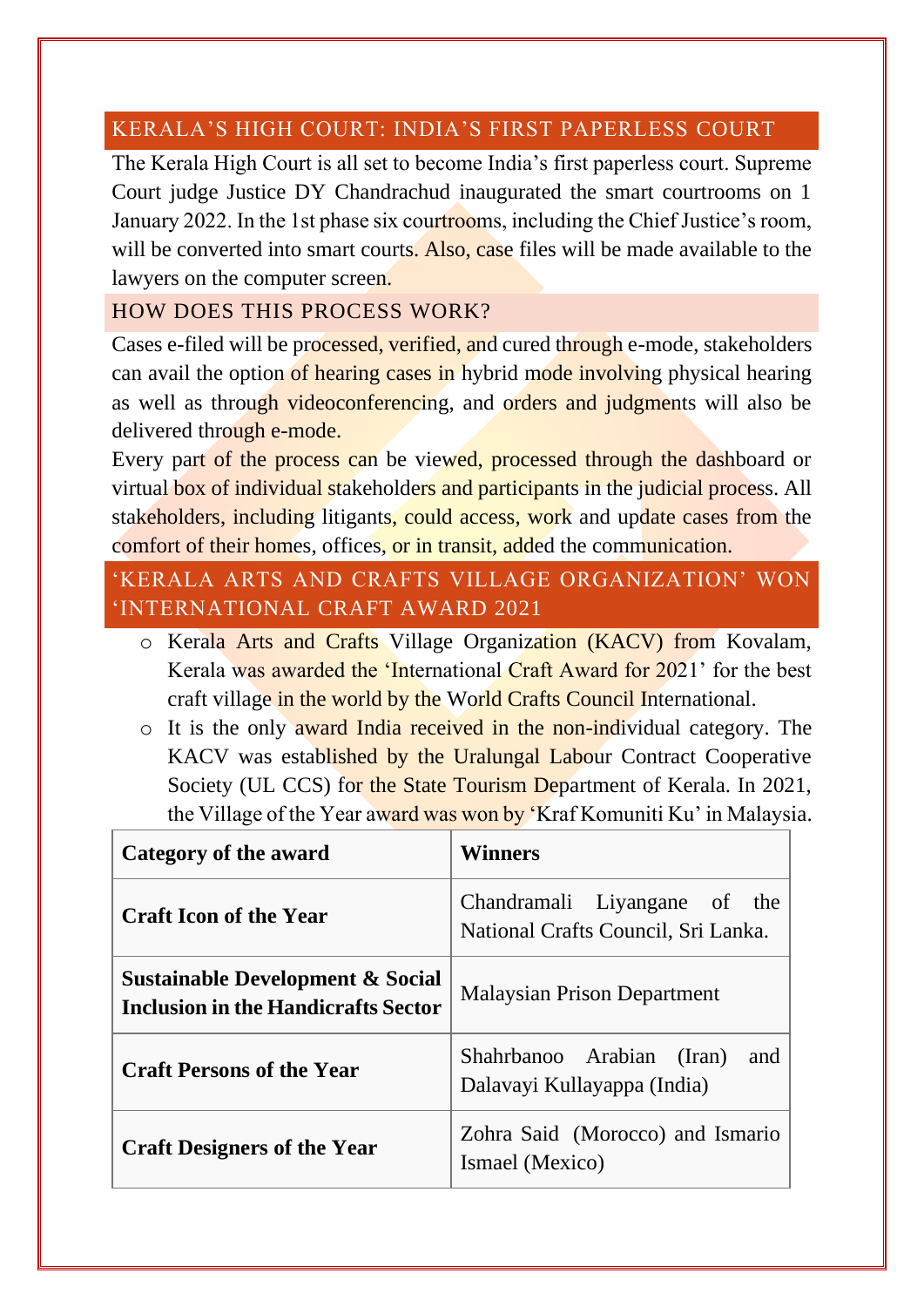| Next Generation Craft Designers   Qiling Zhang (China) and Mubin<br>of the year | Khatri (India)                                       |
|---------------------------------------------------------------------------------|------------------------------------------------------|
| <b>The Master Artisans</b>                                                      | Amita Sachdeva (India) and Mubarik<br>Khatri (India) |

#### <span id="page-7-0"></span>HYDERABAD GETS INDIA'S FIRST OPEN ROCK MUSEUM

Union Minister of State for Science and Technology, Dr. Jitendra Singh has inaugurated India's first Open Rock Museum in Hyderabad, Telangana. Museum displays around 35 different types of rocks from different parts of India with ages ranging from 3.3 billion years to around 55 million years of the Earth's history.

#### <span id="page-7-1"></span>ABOUT THE OPEN ROCK MUSEUM:

The Open Rock Museum, set up with the aim of educating and enlightening the masses about several lesser-known facts, displays around 35 different types of rocks from different parts of India. These rocks also represent the deepest part of the earth, up to 175 km from the surface of the earth. The rocks have been sourced from Odisha, Tamil Nadu, Uttarakhand, Jharkhand, Jammu & Kashmir, and others.

#### <span id="page-7-2"></span>KVIC LAUNCHED INDIA'S FIRST "MOBILE HONEY PROCESSING VAN"

Khadi and Village Industries Commission (KVIC) Chairman, Vinai Kumar Saxena has launched the country's first Mobile Honey Processing Van at Village Sirora in Ghaziabad. The Mobile Van has been designed in-house by KVIC at its Multi-disciplinary Training Centre, Panjokehra, at a cost of Rs 15 lakh. This mobile honey processing unit can process up to 300 KG of honey in 8 hours. The van is also equipped with a testing laboratory, that would instantly examine the quality of honey.

#### <span id="page-7-3"></span>ABOUT THE VAN:

- o The Mobile Honey Processing Van comes as a major development under KVIC's Honey Mission which aims at training beekeepers, distributing Bee Boxes to farmers, and helping rural, educated as well as unemployed youth to earn extra income through beekeeping activities.
- o In line with the Prime Minister's dream of "Sweet Kranti" (Sweet Revolution) through honey production, the KVIC has come up with this unique innovation to enable beekeepers and farmers to get a fair price for their honey production.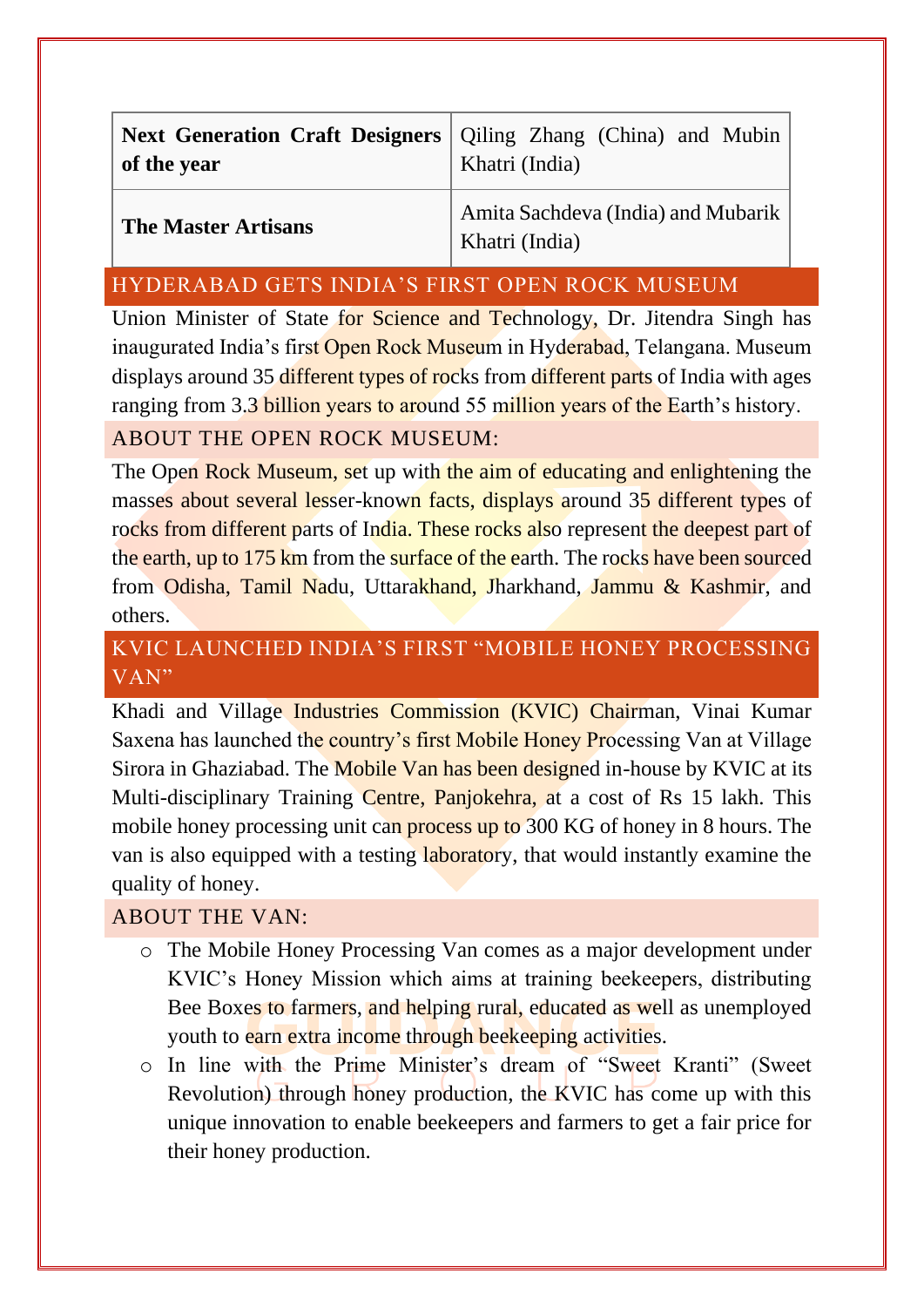- o KVIC has designed the innovative Mobile Honey Processing Van that will process beekeepers' honey at their doorsteps and thus save them the hassle and the cost of taking the honey to processing plants in far-off cities for processing.
- o While this will make beekeeping a more profitable business for small beekeepers; this will also maintain purity and the highest quality standards of honey.

#### <span id="page-8-0"></span>INDIA'S OLDEST SLOTH BEAR 'GULABO' PASSES AWAY AT VAN VIHAR NATIONAL PARK

- o India's oldest female sloth bear, whose name was Gulabo, has passed away at the Van Vihar National Park and Zoo, located in Bhopal, Madhya Pradesh.
- o Gulabo was the oldest sloth bear of the country. She died at the age of 40.
- o She was rescued from a street performer (Madaari) in May 2006, when she was 25 years. Gulabo was one of the star attractions in the park.
- o The Van Vihar National Park, located on the banks of Bhopal's Upper Lake, also runs a rescue and breeding center for sloth bears.

#### <span id="page-8-1"></span>ISFR REPORT: INDIA'S FOREST & TREE COVER ROSE BY 2,261 SQ. KM IN THE LAST 2 YEARS

Union Environment Minister, Bhupender Yadav has launched the 17th edition of the biennial 'India State of Forest Report (ISFR)' 2021. ISFR is released by the Forest Survey of India (FSI), every two years since 1987 to assess the country's forest resources. India's forest and tree cover rose by 2,261 square kilometres in ISFR 2021 as compared to the assessment of 2019. This includes an increase of 1,540 square kilometres in forest cover and a 721 sq. km increase in tree cover.

#### <span id="page-8-2"></span>KEY FINDINGS OF THE ISFR 2021:

- o The forest and tree cover in India is now 8,09,537 sq. km. Total Forest cover is 7,13,789 sq. km, (21.71 percent of the geographical area) and tree cover is 95,748 sq. km (2.91 percent of the geographical area).
- o The total forest and tree cover in the country is now spread across 80.9 million hectares or 24.62% of the geographical area of the country.
- o The top five states in terms of increase in forest cover are Andhra Pradesh (647 sq. km), Telangana (632 sq. km), Odisha (537 sq. km), Karnataka  $(155 \text{ sq. km})$  and Jharkhand  $(110 \text{ sq. km})$ .
- o Area-wise, Madhya Pradesh has the largest forest cover in the country followed by Arunachal Pradesh, Chhattisgarh, Odisha and Maharashtra.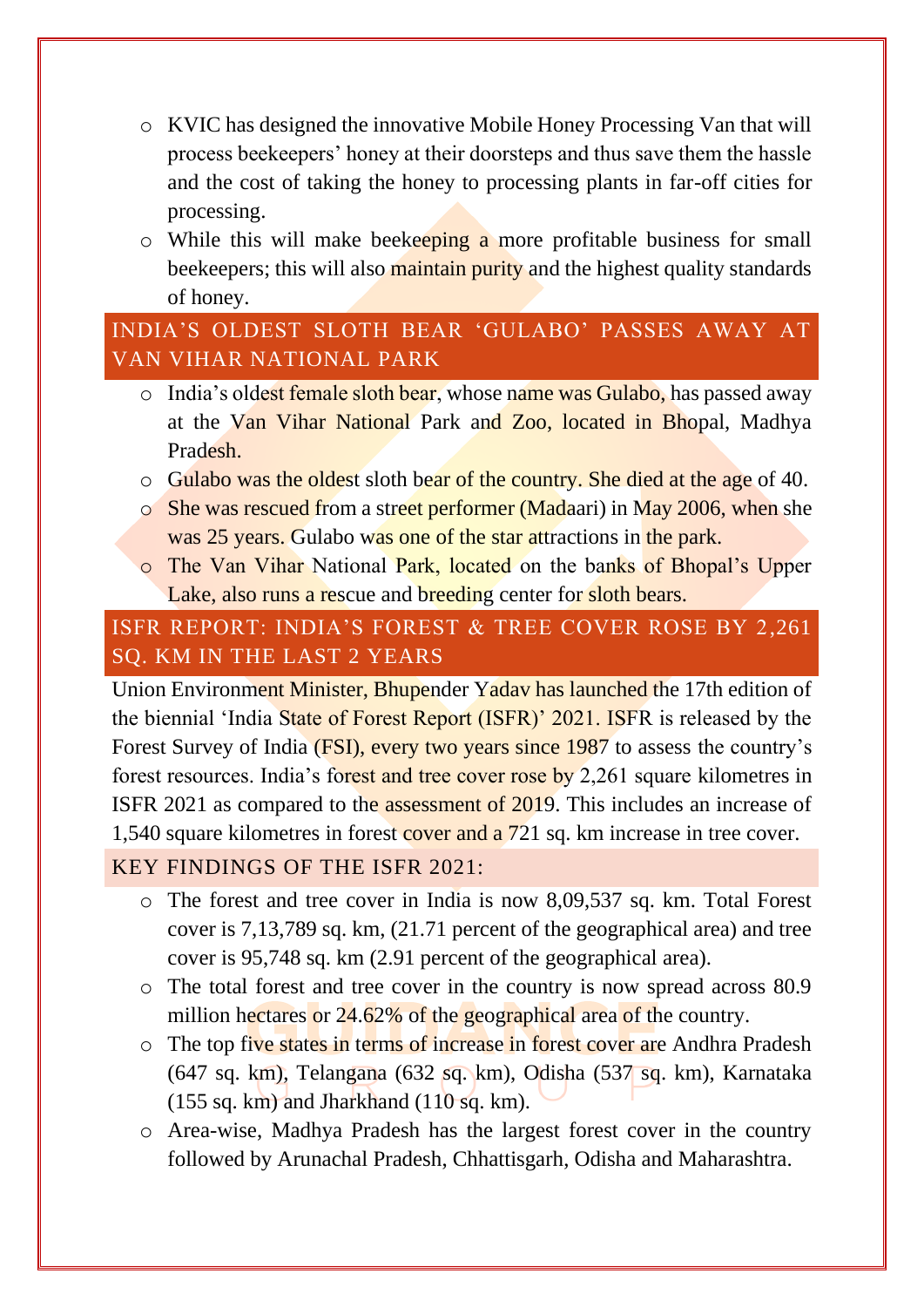- o The top five states in terms of forest cover as a percentage of total geographical area are Mizoram (84.53%), Arunachal Pradesh (79.33%), Meghalaya (76.00%), Manipur (74.34%) and Nagaland (73.90%).
- o The mangrove cover in the country recorded an increase of 17 sq. km as compared to the assessment of 2019. Total mangrove cover in the country now covers 4,992 sq. km.
- o The top three States in terms of increase in mangrove cover are Odisha (8 sq. km), Maharashtra (4 sq. km), and Karnataka (3 sq. km) respectively.
- $\circ$  The total carbon stock in forests is estimated to be 7,204 million tonnes.
- $\circ$  This includes an increase of 79.4 million tonnes in the carbon stock of the country in 2021 as compared to 2019.

#### <span id="page-9-0"></span>RBI ISSUED FRAMEWORK FOR OFFLINE DIGITAL PAYMENTS

Reserve Bank of India has issued a framework for facilitating small-value digital payments in offline mode using cards, wallets, mobile devices, etc, to push digital transactions in rural and semi-urban areas. The upper limit of an offline payment transaction was fixed at Rs 200, with a total limit of Rs 2,000 at any point in time. The framework will enable the Authorised Payment System Operators (PSOs) and Payment System Participants (PSPs), Acquirers, and Issuers (banks and nonbanks) to conduct small value offline digital payments.

Under the offline mode, payments can be carried out face-to-face (proximity mode) using any channel or instrument like cards, wallets, and mobile devices. These transactions will not require an additional factor of authentication (AFA), the Reserve Bank of India said, adding that since the transactions are offline, alerts (by way of SMS and/or e-mail) will be received by the customer after a time lag.

#### <span id="page-9-1"></span>INDIA RECORDS HIGHEST-EVER MONTHLY EXPORTS AT \$37 BILLION IN DECEMBER

The preliminary data released by the commerce and industry ministry, India exported goods worth \$37.29 billion in December, the highest ever in a month, as demand for items such as engineering products, petroleum items, and gems and jewellery continued to soar. India's export has increased by 37 percent from the figures of December 2020. The import has also increased by 38 percent from last December. India's exports of goods will cross 400 billion dollars in this fiscal year.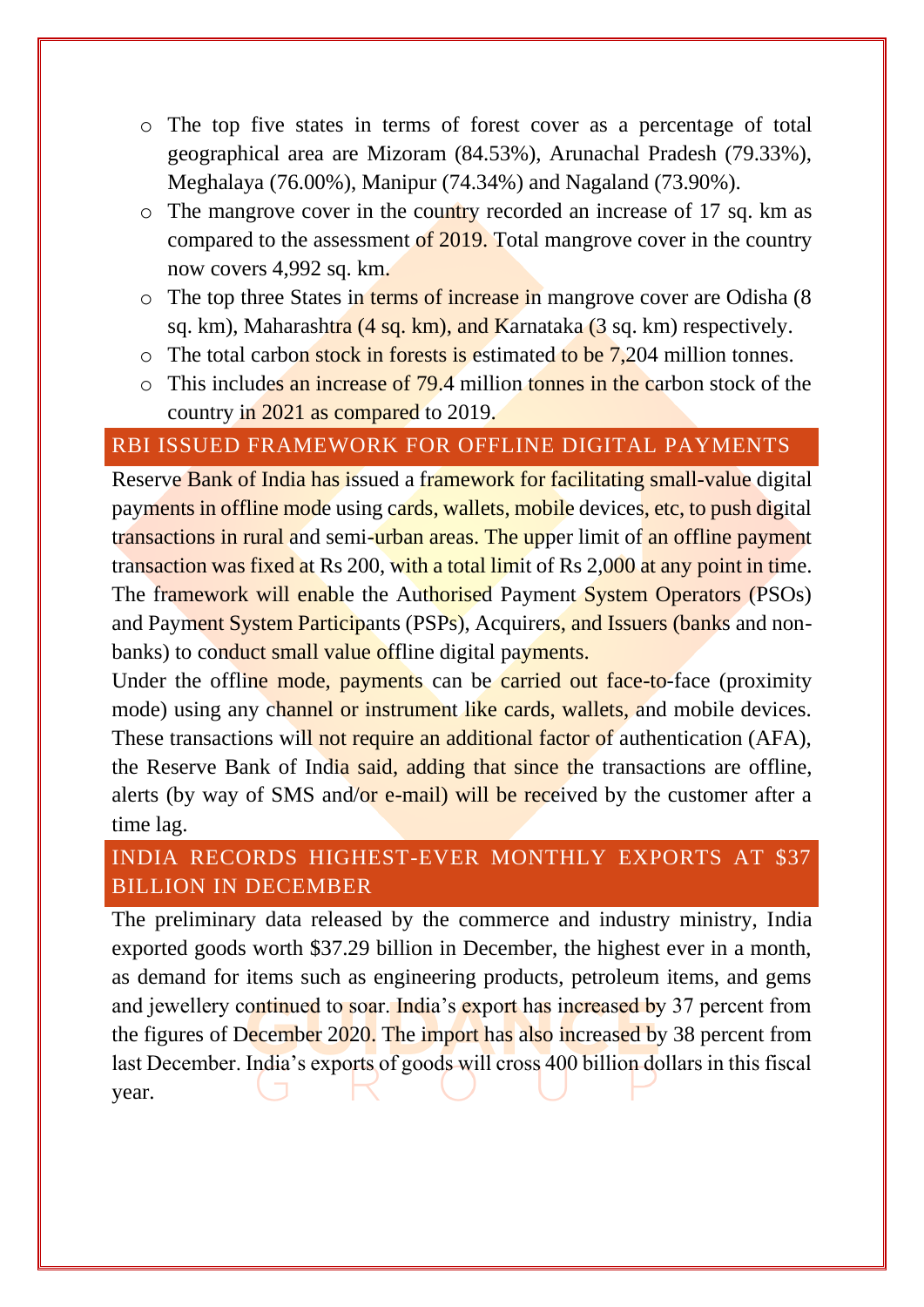#### <span id="page-10-0"></span>ACCORDING TO THE DATA:

- o Shipments during April-December 2021 crossed \$300 billion.
- o Engineering goods export has grown by 37% over the last December while export of Gems and jewellery has increased by 15.8%.
- o Readymade garments and cotton yarn export has grown by 22% and 46% over the last December respectively.
- o India's export of services during April-December 2021 was \$178.81 billion.
- $\circ$  India will soon sign a free trade agreement (FTA) with the UAE to increase export.

#### <span id="page-10-1"></span>'JIJAU TO SAVITRI-SANMAN MAHARASHTRA'S LEKINCHA' CAMPAIGN IN ALL SCHOOLS IN THE STATE FROM 3RD TO 12TH JANUARY

On the occasion of the birth anniversary of Rajmata Jijau Maa Saheb and the birth anniversary of the first female teacher Krantijyoti Savitribai Phule, various educational programs for students and teachers will be implemented in all the schools of the state under the campaign 'Jijau to Savitri-Sanman Maharashtra Lekincha'.

The birth anniversary of Krantijyoti Savitribai Phule, the first female teacher who laid the foundation of women's education by overcoming many difficulties, is celebrated on January 3. Her birthday is also celebrated as Women's Education Day.

#### <span id="page-10-2"></span>MAHAWAS ABHIYAN-GRAMEEN

- o The Maharashtra government has decided to extend till May its 'Maha Awas Abhiyan' campaign, launched last November, to speed up the implementation of all rural housing programmes, including the Prime Minister Awas Yojana.
- o The campaign was taken up by the state rural development department, which is a press release said on Wednesday that in the four months since the campaign was launched, construction of 7.41 lakh rural houses was taken up under the Pradhan Mantri Awas Yojana and state-sponsored Gharkul Yojana.
- o The objectives of this Maha Awas Abhiyan are to expedite the effective implementation of rural housing schemes in the state, to increase the participation of all sections of the society along with government agencies and panchayats, to improve the quality of housing, to bring together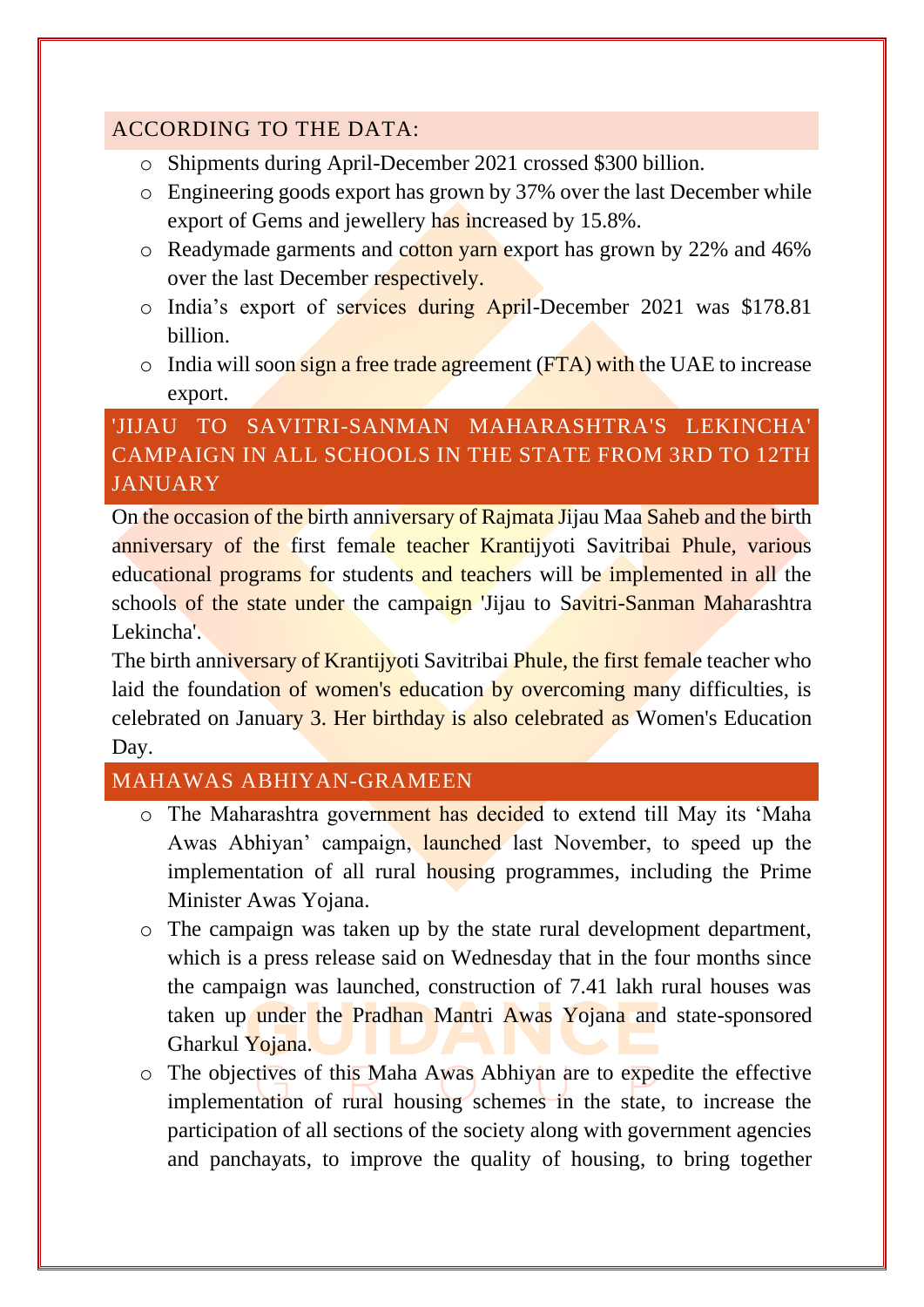various schemes of government to uplift the living standards of beneficiaries.

- o Emphasis will be laid on providing land to landless beneficiaries, providing financial assistance for the purchase of Pandit Deendayal Upadhyay Gharkul land as well as the construction of multi-story buildings and housing complexes. Similarly, 100 percent sanction will be given to the households as per the objectives, the registration process of the household beneficiaries will be completed in a short period of time and the approval letters will be distributed immediately.
- $\circ$  The government is working hard to ensure that the homeless and the needy get a decent and secure home. The government and its officials are taking care that no one in the state will be left homeless through Phase-II of this Mahavas Campaign.

#### <span id="page-11-0"></span>RUSSIA'S TEST-FIRES NEW HYPERSONIC TSIRKON MISSILES 2022

Russia successfully test-fired around 10 new Tsirkon (Zircon) hypersonic cruise missiles from a frigate and other two missiles from a submarine. The Zircon missile would be capable of flying at nine times the speed of sound and have a range of 1,000 kilometers (620 miles). The Tsirkon Cruise Missile will join Avangard glide vehicles and the air-launched Kinzhal (Dagger) missiles in Russia's hypersonic arsenal.

Zircon is intended to arm Russian cruisers, frigates and submarines. It is one of several hypersonic missiles under development in Russia. The launch was the latest in a series of tests of Zircon, which is set to enter service next year.

#### <span id="page-11-1"></span>DRDO SUCCESSFULLY TEST-FIRES SEA-TO-SEA VARIANT OF BRAHMOS SUPERSONIC CRUISE MISSILE

- o The Defence Research and Development Organisation (DRDO) has successfully test-fired an advanced sea-to-sea variant of the BrahMos supersonic cruise missile.
- o The missile, launched from the Navy's recently commissioned stealth guided-missile destroyer INS Visakhapatnam on January 11, apparently hit the designated target ship with pinpoint precision.
- o A joint collaboration between India and Russia, BrahMos is capable of being launched from land, sea, sub-sea, and air against the surface- and sea-based targets.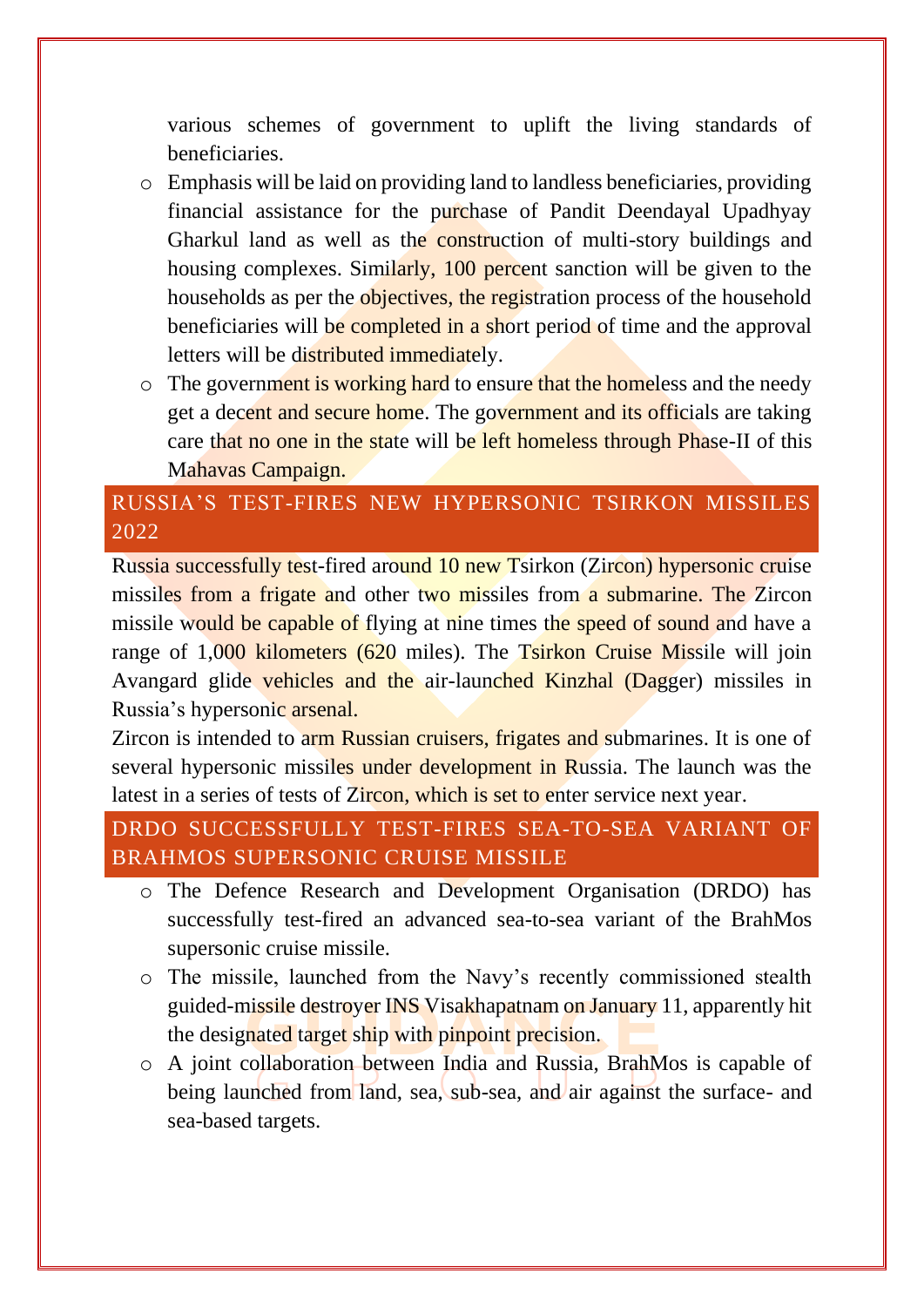- o The missile flies at a speed of 2.8 Mach or almost three times the speed of sound and can carry both conventional and nuclear warheads of 300 kilograms.
- o Although the supersonic cruise missile's range had been capped at 298 km in tune with stipulations of the Missile Technology Control Regime (MTCR), the DRDO, following India's entry into the MTCR club in June 2016, recently extended and successfully test-fired the missile to around 450 km (to be further extended to 600 km).
- $\circ$  Last December the air version of BrahMos was test-fired from the Indian Air Force's Sukhoi 30 MK-I aircraft. Several Asian countries have shown a keen interest in BrahMos.

#### <span id="page-12-0"></span>EXERCISE MILAN 2022: INDIA TO HOST 46 NATIONS MEGA NAVAL WARGAMES

India has invited a total of 46 friendly foreign countries to participate in the multinational naval exercise Milan in Visakhapatnam, scheduled from February 25, 2022. The theme of this 11th edition of exercise Milan is camaraderie, cohesion, and collaboration. This exercise was initiated in 1995 and held biennially and conducted with friendly navies.

#### <span id="page-12-1"></span>ABOUT THE EXERCISE MILAN 2022:

- o The professional competitions and conferences planned during this phase shall build the operational tempo for the Sea Phase planned from March 1-4. This Phase would be utilized to consolidate upon the lessons learned during harbour interactions and to build upon the experience of operating together at sea.
- o The countries that have been extended invitations for participation include Russia, the United States, the United Kingdom, Australia, Israel, Iran, France, Japan, South Korea, Vietnam, Bangladesh, Brazil, United Arab Emirates, among others.
- o As per an official, India has increased its naval engagements with friendly nations at bilateral, trilateral, and multilateral levels since 2018.

#### <span id="page-12-2"></span>SEA DRAGON 2022 EXERCISE: INDIA JOINS 'SEA DRAGON' **EXERCISE**

India and its partners in the Quadrilateral Security Dialogue or Quad along with Canada and South Korea are participating in the multinational exercise Sea Dragon 2022 at Guam in the Western Pacific. The six nations that are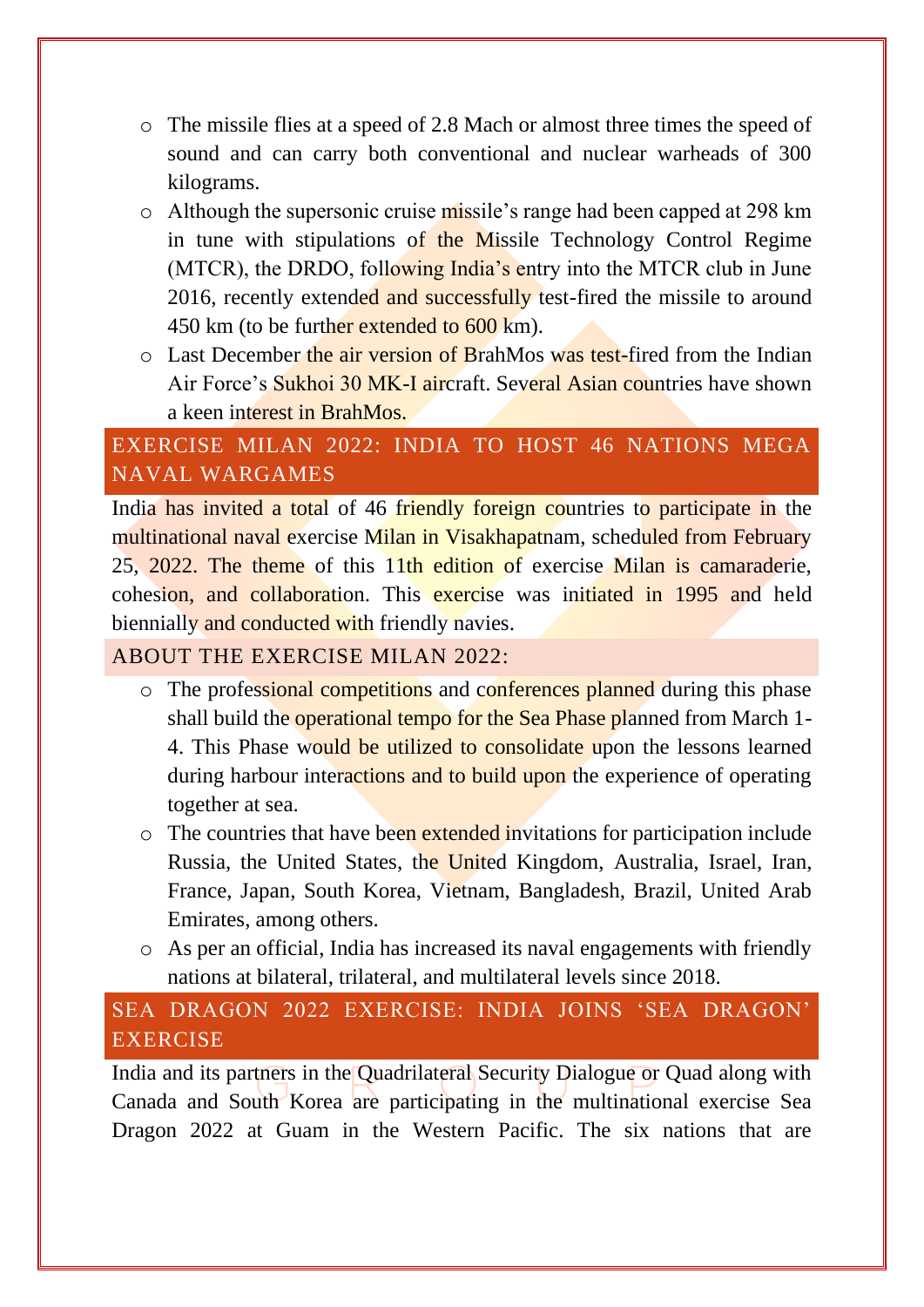participating in the exercise are the United States, Australia, Canada, India, Japan, and South Korea.

#### <span id="page-13-0"></span>ABOUT THE EXERCISE:

The exercise, primarily focused on anti-submarine warfare (ASW) training, will involve more than 270 hours of in-flight training and activities ranging from tracking simulated targets to tracking a US Navy submarine. Each event will be graded and the country scoring the highest points will receive the Dragon Belt award.

#### <span id="page-13-1"></span>THE FOCUS OF THE EXERCISE:

Sea Dragon 22 focuses on anti-submarine warfare (ASW) training and excellence, which includes everything from tracking simulated targets to tracking a genuine US Navy submarine. Pilots and flight officers from all around the world develop strategies and discuss tactics in training sessions that take into account their individual countries' skills and equipment.

#### <span id="page-13-2"></span>RAMNATH GOENKA EXCELLENCE IN JOURNALISM AWARDS ANNOUNCED

The Indian Express Group has announced the Ramnath Goenka Excellence in Journalism Awards (RNG Awards) for journalists across the country, for their work done in 2019. RNG awards are one the most prestigious awards in India in the field of journalism, held annually since 2006. The photo stories of our winners appeared in our print and digital editions between December 24, 2021, and January 4, 2022.

#### <span id="page-13-3"></span>LIST OF WINNERS:

- ➢ Hindi (Print): Anand Choudhary, Dainik Bhaskar
- ➢ Hindi (Broadcast): Sushil Kumar Mohapatra, NDTV India
- ➢ Regional Languages (Print): Aniket Vasant Sathe, Loksatta
- ➢ Regional Languages (Broadcast): Sunil Baby, Media One TV
- ➢ Environment, Science and Technology Reporting (Print): Team Pari (People's Archive of Rural India)
- ➢ Environment, Science and Technology Reporting (Broadcast): Team Scroll
- ➢ Uncovering India Invisible (Print): Shiv Sahay Singh, The Hindu
- $\triangleright$  Uncovering India Invisible (Broadcast): Tridip K Mandal, The Quint
- ➢ Business And Economic Journalism (Print): Sumant Banerji, Business Today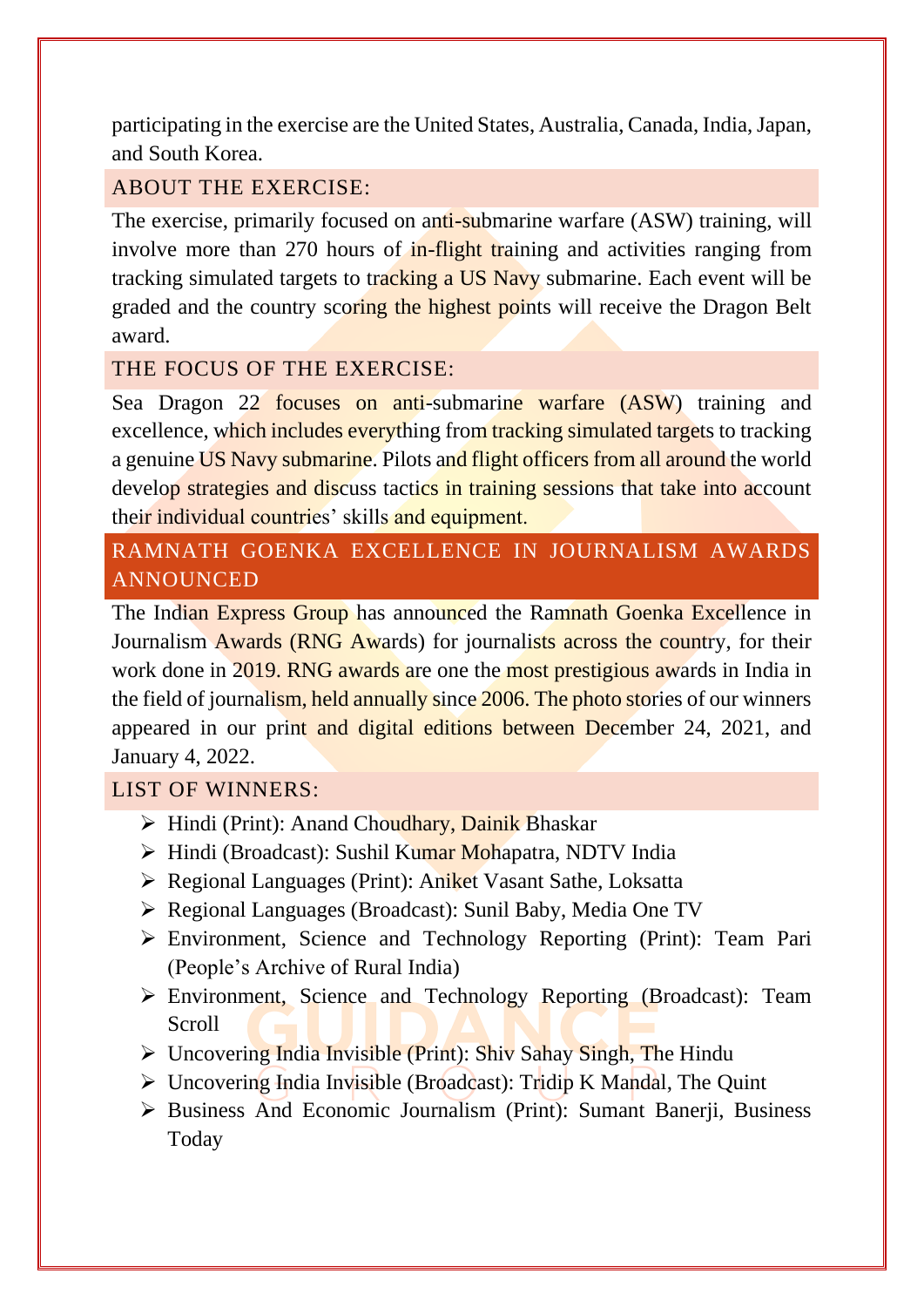- ➢ Business And Economic Journalism (Broadcast): Ayushi Jindal, India Today TV
- ➢ Reporting On Politics and Government (Digital): Dheeraj Mishra, The Wire
- ➢ Reporting On Politics and Government (Broadcast): Seemi Pasha, Thewire.in
- $\triangleright$  Sports journalism (Print): Nihal Koshie, The Indian Express
- $\triangleright$  Sports journalism (Broadcast): Team NewsX
- $\triangleright$  Investigative Reporting (Print): Kaunain Sheriff M, The Indian Express
- ➢ Investigative Reporting (Broadcast): S Mahesh Kumar, Manorama News
- ➢ Reporting On Arts, Culture and Entertainment: Uday Bhatia, Mint
- ➢ Prakash Kardaley Memorial Award for Civic Journalism: Chaitanya Marpakwar, Mumbai Mirror
- ➢ Photojournalism: Zishaan A Latif, The Caravan
- ➢ Books (Non-Fiction): Arun Mohan Sukumar

#### <span id="page-14-0"></span>ABOUT THE AWARDS:

The award is given to honour journalists across the country from print, broadcast, and digital media who have maintained the highest standards of their profession and, despite immense challenges, produced work that sustains public trust in the media and impacts the lives of people. The award is named after Ramnath Goenka, the founder of "The Indian Express" and Indian Express Group in 1932.

#### <span id="page-14-1"></span>JC CHAUDHRY GETS FIRST EVER GUINNESS WORLD RECORD IN NUMEROLOGY

India's one of the top numerologists, JC Chaudhry has achieved the first-ever Guinness World Record in Numerology and the first world record of 2022 by educating about ancient science to around 6000 participants, enthusiasts of numerology joined from the United States, the United Kingdom, Middle East, and India. The Guinness World Record London office has opened a new category, "Numerology" for this achievement.

The initiative was organized by CNPL (Chaudhry Nummero Pvt Ltd) and the Indian Institute of Numerology to create awareness regarding numerology, which is prevalent across ancient cultures like Greece, Egypt, China, Chaldea, and India.

#### <span id="page-14-2"></span>3RD NATIONAL WATER AWARDS FOR 2020 ANNOUNCED

Union Minister of Jal Shakti, Gajendra Singh Shekhawat has declared the winners of the third National Water Awards for the year 2020. Uttar Pradesh has been adjudged as the Best State in water conservation efforts in the National Water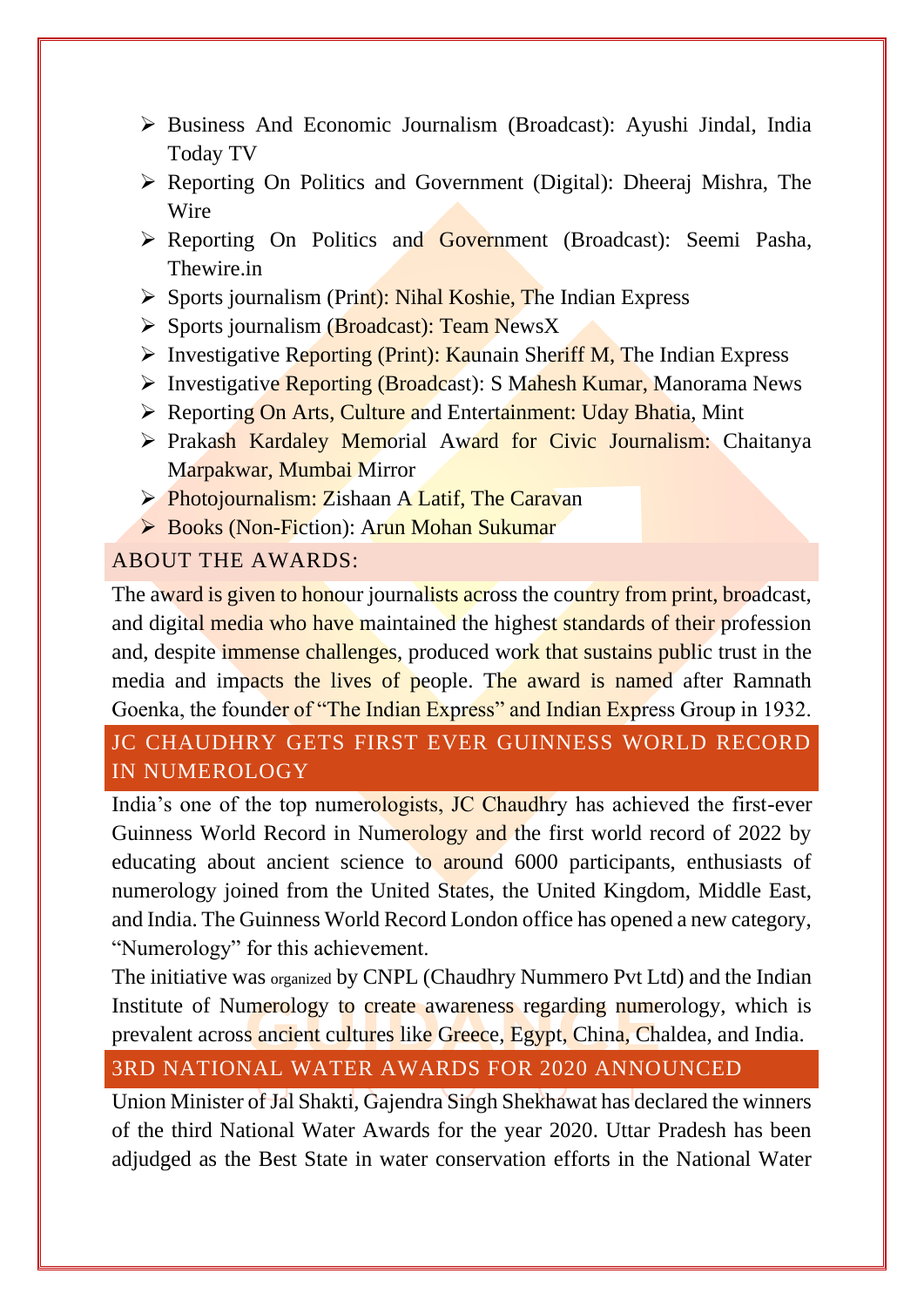Awards 2020. It is followed by Rajasthan and Tamil Nadu respectively. The award comes with a citation, trophy and cash prize. Muzaffarnagar in Uttar Pradesh received the best district award in the northern zone followed by Shahid Bhagat Singh Nagar in Punjab.

| Category                                             | <b>Winners</b>                                                  |
|------------------------------------------------------|-----------------------------------------------------------------|
| "Best State"                                         | <b>Uttar Pradesh</b>                                            |
| "Best District" – North Zone                         | Muzaffarnagar, Uttar Pradesh                                    |
| "Best District"– South Zone                          | Thiruvanathapuram, Kerala                                       |
| "Best District"– East Zone                           | East Champaran, Bihar and Godda,<br>Jharkhand                   |
| "Best District"- West Zone                           | Indore, Madhya Pradesh                                          |
| "Best District" – North-East Zone                    | Goalpara, Assam                                                 |
| "Best Village Panchayat" – North<br>Zone             | Dhaspad, Almora, Uttarakhand                                    |
| "Best Village Panchayat"- South<br>Zone              | Yelerampura Panchayat, Tumakuru<br>District, Karnataka          |
| "Best Village Panchayat"- East<br>Zone               | Telari Panchayat, Gaya District, Bihar                          |
| "Best Village Panchayat" – West<br>Zone              | Takhatgadh, Sabarkantha, Gujarat                                |
| "Best Village Panchayat"- North-<br><b>East Zone</b> | Sialsir, Sirchip, Mizoram                                       |
| "Best Urban Local Body"                              | Vapi Urban Local Body, Gujarat                                  |
| "Best Media (Print & Electronic)"                    | Mission Paani (Network 18)                                      |
| "Best School"                                        | Govt. Girls Hr. Secondary School,<br>Kaveripattinam, Tamil Nadu |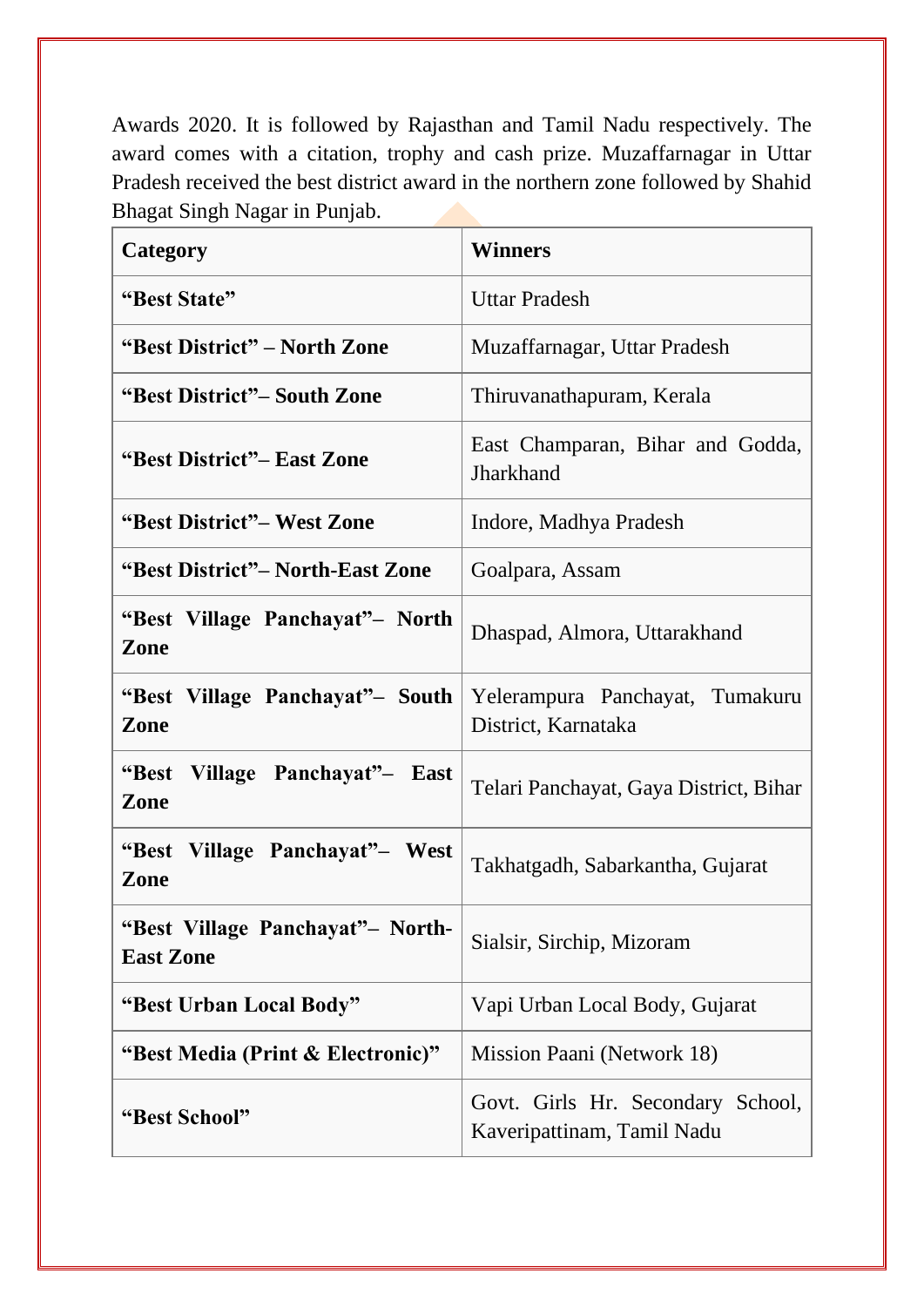| "Best Industry"                                                                                   | Welspun India Textile Ltd., Gujarat                       |
|---------------------------------------------------------------------------------------------------|-----------------------------------------------------------|
| "Best Water User Association"                                                                     | Panchgachiya<br><b>MDTW</b><br>WUA.<br>Hooghly, West Beng |
| $(D_{\text{out}} I_{\text{in}} d_{\text{in}} \sim f_{\text{out}} C D_{\text{out}} d_{\text{out}}$ | $W_{\rm C}$ Leader $V_{\rm c}$ leader $W_{\rm c}$ Denood  |

**"Best Industry for CSR activities"** ITC Limited, Kolkata, West Bengal

#### <span id="page-16-0"></span>ABOUT THE AWARD:

The National Water Award was launched by the Jal Shakti Ministry in 2018 to recognize and motivate individuals and organizations doing exemplary work in the field of water resources management.

Overall, 57 awards have been announced in 11 categories. These include Best State, Best District, Best Village Panchayat, Best Urban Local Body, Best Media (Print & Electronic), Best School, Best Institution/RWA/Religious organization for Campus usage, Best Industry, Best NGO, Best Water User Association, and Best Industry for CSR Activity.

#### <span id="page-16-1"></span>'MOTHER OF ORPHANS' SINDHUTAI SAPKAL

Sindhutai Sapkal, better known as 'Anathanchi Maye' or 'Mother of orphans', passed away following a heart attack at a private hospital in Pune on Tuesday. She was 74. She was known for her work in raising hundreds of orphans, abandoned and destitute children, as well as towards the rehabilitation of women. Sindhutai was born in the Wardha district of Maharashtra on November 14, 1948. She studied only up to class 4. She was married at the age of 10 to a man who was 30 years older than her.

After her marriage, she settled in the Navargaon forest area of Wardha. During her pregnancy, a local landlord spread rumours about her, following which her husband abandoned her, her own family slammed the door on her and the community boycotted her. Sindhutai then gave birth to her child in a cowshed.

She made her living by singing and begging in trains. During this period of struggle, she realized that there were hundreds of children who needed a mother. It then changed the course of her life as she started adopting orphaned and abandoned children.

Sindhutai ran an orphanage – Sanmati Bal Niketan Sanstha – in the Hadapsar area of Pune.

She had received more than 750 awards for her social work. She was awarded the Padma Shri in 2021, and the Ahilyabai Holkar Award in 2010 from the Maharashtra government. She had adopted more than 1,000 orphan children.